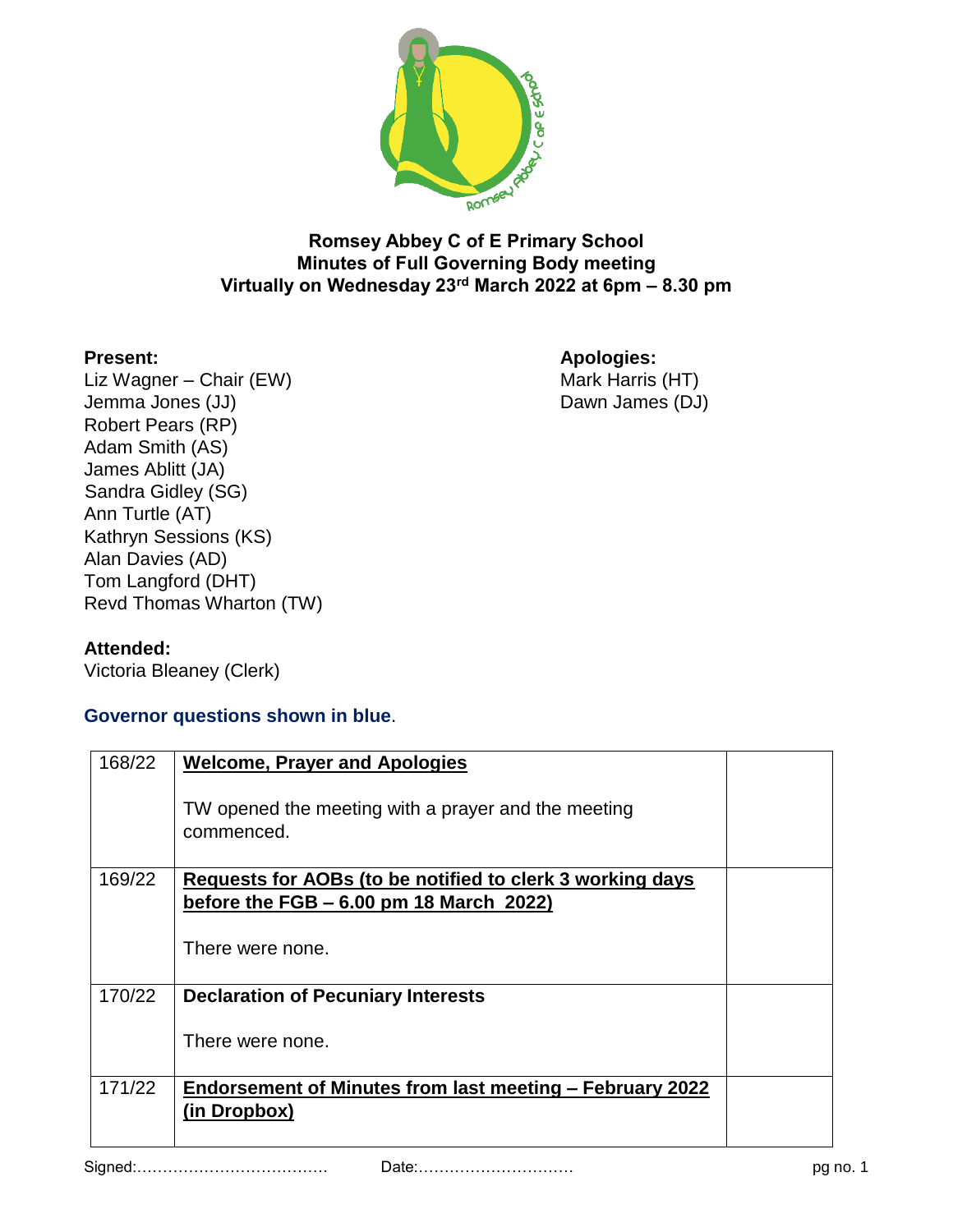|        | Pg 6 The Governor question about the preschool should be<br>highlighted in blue.<br>Pg6 There was a query about the dashboard. It was agreed to<br>rephrase the sentence to say Governors questioned if there<br>were any concerns about the dashboard.<br>Pg7 it was agreed to remove the sentence saying JJ observed<br><b>CPPOMMS should read CPOMS</b><br>Pg9 actioned to DJ and EW on Chairs report<br>With the above amendments the minutes were agreed as a true<br>and accurate representation of the meeting and signed by the<br>Chair |        |
|--------|--------------------------------------------------------------------------------------------------------------------------------------------------------------------------------------------------------------------------------------------------------------------------------------------------------------------------------------------------------------------------------------------------------------------------------------------------------------------------------------------------------------------------------------------------|--------|
| 172/22 | Matters arising from the minutes not covered elsewhere on<br><u>the agenda</u>                                                                                                                                                                                                                                                                                                                                                                                                                                                                   |        |
|        | Pg 3 LD presentation was in Dropbox following the last meeting.                                                                                                                                                                                                                                                                                                                                                                                                                                                                                  |        |
|        | TW was still using the Abbey email but would try again.                                                                                                                                                                                                                                                                                                                                                                                                                                                                                          | TW     |
|        | Pg4 LLPR visit to be added to the agenda as a reminder on 4 <sup>th</sup><br>May.                                                                                                                                                                                                                                                                                                                                                                                                                                                                | Agenda |
|        | A Governor asked what LLPR stood for and they were<br>informed it was a Lead Learning Partner Review. Their role<br>was an inspector from the LA who acted as an Area Manager.                                                                                                                                                                                                                                                                                                                                                                   |        |
|        | Robert entered the meeting at 6.14 pm                                                                                                                                                                                                                                                                                                                                                                                                                                                                                                            |        |
|        | The Launch Pad dates would be sent to JJ, they would be held<br>in the first week of the summer term and so it would not be<br>observed for the spring monitoring.                                                                                                                                                                                                                                                                                                                                                                               | MH/JJ  |
|        | AT, DJ and JJ observed SATS, feedback had been offered to<br>the Headteacher.                                                                                                                                                                                                                                                                                                                                                                                                                                                                    |        |
|        | All other items were on the agenda for discussion or had been<br>completed.                                                                                                                                                                                                                                                                                                                                                                                                                                                                      |        |
| 173/22 | <b>Clerks Update</b><br>i. Dates of meeting 2022/2023                                                                                                                                                                                                                                                                                                                                                                                                                                                                                            |        |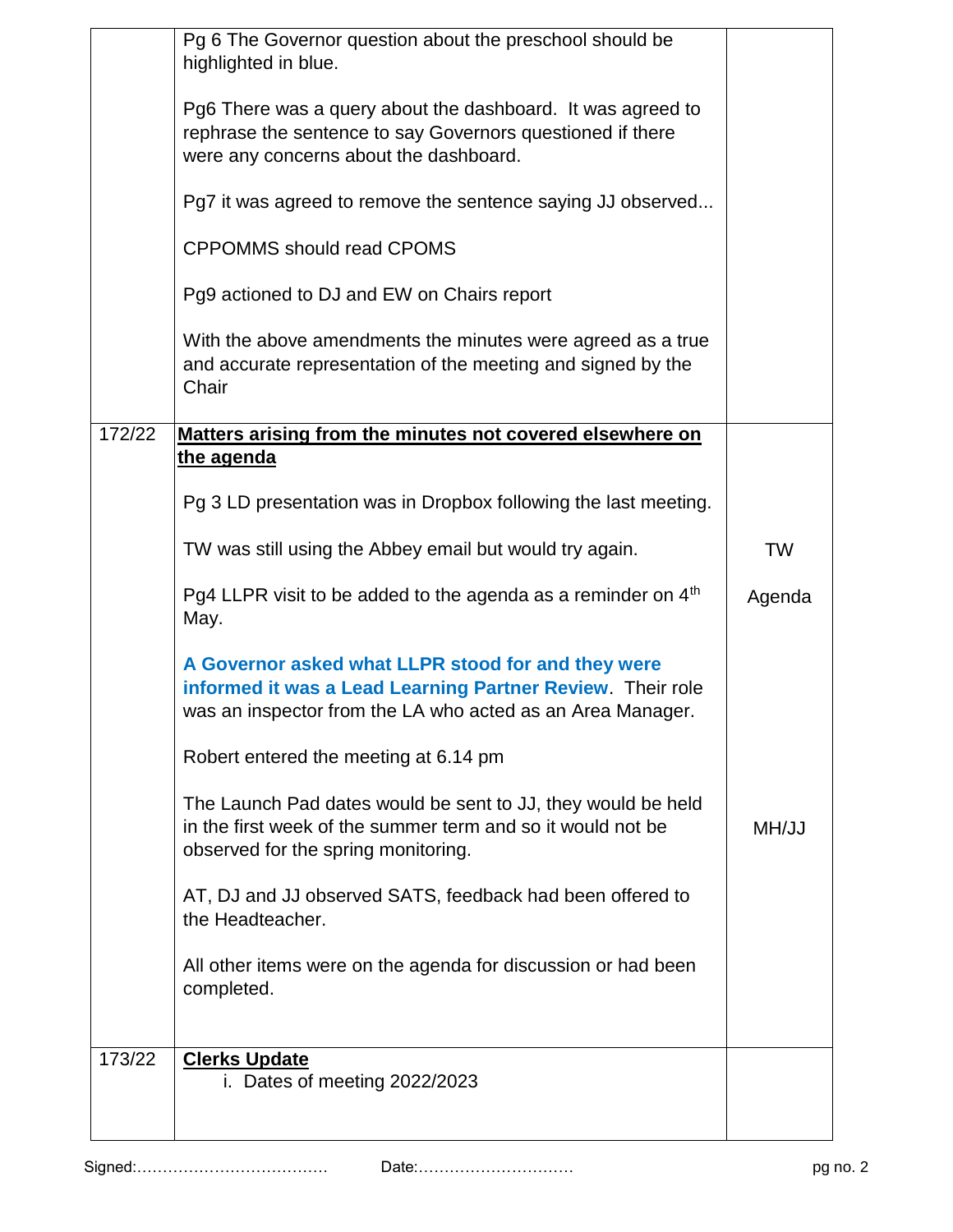|        | Draft dates for next years meeting had been shared and                                                                                                                                                                                                                                                                                                                                                                                                                                                                                                                                                                                                                                                                                                                                                                                                                                                                                     | <b>ALL</b> |
|--------|--------------------------------------------------------------------------------------------------------------------------------------------------------------------------------------------------------------------------------------------------------------------------------------------------------------------------------------------------------------------------------------------------------------------------------------------------------------------------------------------------------------------------------------------------------------------------------------------------------------------------------------------------------------------------------------------------------------------------------------------------------------------------------------------------------------------------------------------------------------------------------------------------------------------------------------------|------------|
|        | Governors were asked to inform the Clerk of any dates that                                                                                                                                                                                                                                                                                                                                                                                                                                                                                                                                                                                                                                                                                                                                                                                                                                                                                 |            |
|        | were not convenient.                                                                                                                                                                                                                                                                                                                                                                                                                                                                                                                                                                                                                                                                                                                                                                                                                                                                                                                       |            |
| 174/22 | <b>Headteachers Verbal Update</b>                                                                                                                                                                                                                                                                                                                                                                                                                                                                                                                                                                                                                                                                                                                                                                                                                                                                                                          |            |
|        |                                                                                                                                                                                                                                                                                                                                                                                                                                                                                                                                                                                                                                                                                                                                                                                                                                                                                                                                            |            |
|        | The DHT led this item in the Headteachers absence.                                                                                                                                                                                                                                                                                                                                                                                                                                                                                                                                                                                                                                                                                                                                                                                                                                                                                         |            |
|        | Attendance had dropped to 95.37% largely due to chicken pox<br>and a few covid cases. Following Government guidance the<br>school had been strongly advising any one with covid symptoms<br>to test.                                                                                                                                                                                                                                                                                                                                                                                                                                                                                                                                                                                                                                                                                                                                       |            |
|        | A member of staff on maternity leave would be returning to<br>school for 3 days per week towards the end of the summer term.                                                                                                                                                                                                                                                                                                                                                                                                                                                                                                                                                                                                                                                                                                                                                                                                               |            |
|        | SATS – thanks were given for Governor support for the Mock<br>SATS held during the previous week. The 2019 paper had been<br>taken. The results showed all children had made progress since<br>the December data drop. 33% of children passed Reading,<br>Grammar, Spelling and Punctuation and 38% in Maths. This<br>was a very good improvement on the previous results but there<br>was still some progress to be made. Staff had analysed the test<br>results and were writing a plan to fill the gaps in knowledge. The<br>DHT explained sitting the mock paper had given the cohort the<br>experience of a formal test setting and they were more focused<br>than in previous sittings. Governors were informed it was a<br>cohort which would need to be pushed to achieve their best. A<br>Governor asked if the school planned on holding another<br>mock paper and they were informed the next test would be<br>the actual SATS. |            |
|        | SATS administration training would be held for staff involved,<br>within the first two weeks after Easter. Governors were<br>welcomed to the SATS on 9th, 10th, 11th, 12 <sup>th</sup> and would need<br>to attend the training too.                                                                                                                                                                                                                                                                                                                                                                                                                                                                                                                                                                                                                                                                                                       |            |
|        | Habits of Minds has focussed on self-management and PSHE<br>was looking at Healthy Me. A parent visited the school who was<br>a sleep expert and she led a sleep workshop with the children<br>and encouraged good sleep patterns.                                                                                                                                                                                                                                                                                                                                                                                                                                                                                                                                                                                                                                                                                                         |            |
|        | Behaviour and safeguarding – pupil conferencing was held and<br>pupils felt the behaviours were good and the staff have strong<br>expectations. Children felt safe in school and the only place<br>they felt uneasy was in the woods. Actions were being taken to<br>address this.                                                                                                                                                                                                                                                                                                                                                                                                                                                                                                                                                                                                                                                         | DHT/HT     |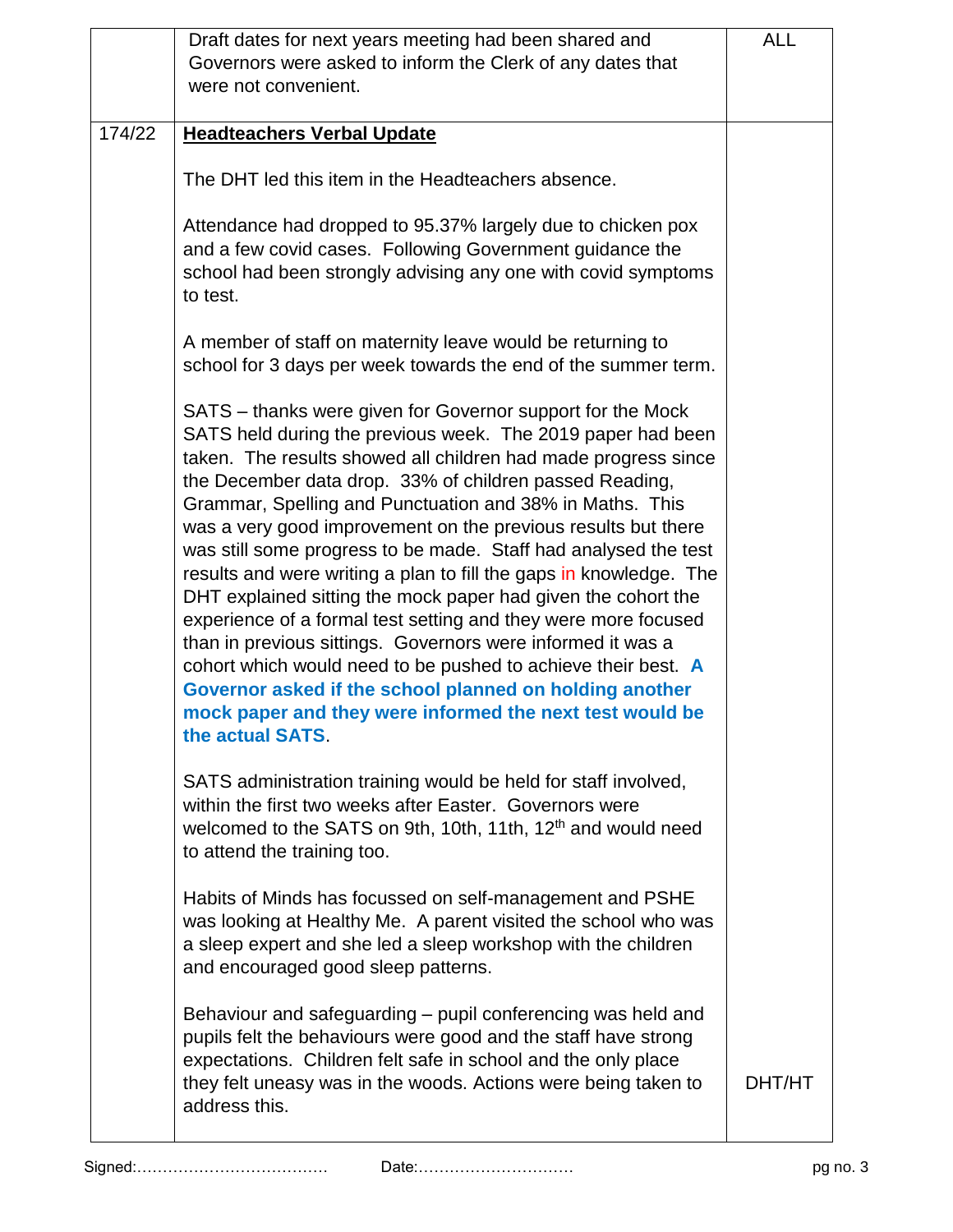SG joined the meeting at 6.26 pm

A poster would be made by the focus group on the ways in which children feel safe. The report can also be found on Dropbox.

**A Governor enquired about the staffing and pupil covid numbers, and at the time of the meeting they were quite low.**

Reading Subject review day – report in Dropbox. The day had been held on  $17<sup>th</sup>$  February and KS saw phonics and reading lessons as well as talk through reading sessions. KS felt it was a good experience to talk to the pupils who agreed reading was important because they knew they needed to read to be a "rocket engineer" etc.

Phonics consistency was observed and children were engaged. There was more enjoyment for reading seen since the last observation. Reading skills were shown in the books as well as during the discussion.

Moving forwards – looking at depth in reading skills, thinking deeply questions are embedded but should be looked at when looking at themes of texts. It would be important to look at how staff can reach the unengaged readers at home. Star reader had identified those who were not reading at home and staff need to look at how to give these pupils the opportunity to take part in the Star Reader challenge if not reading at home. Volunteer readers have been brought in. This was an ongoing task as the children were enthusiastic. For phonics looking at how to be consistent across the school and how staff can keep up with their training, this includes a weekly phonics update for staff. KS would be dropping into phonics sessions and would then follow up with staff afterwards.

KS had observed a Year R group reading which she thoroughly enjoyed. Governors thanked KS for her passion and her report.

This information would also be triangulated in AT's report. **A Governor enquired as to what percentage of those who don't read at home was there and at the time of the meeting there was approx. 20% across the school, this included those who do not read regularly too. A Governor then enquired as to whether there was a particular cohort with higher numbers of non-regular readers etc and there wasn't a particular cohort**. Staff were encouraging those who weren't reading at home because they also don't have a love of listening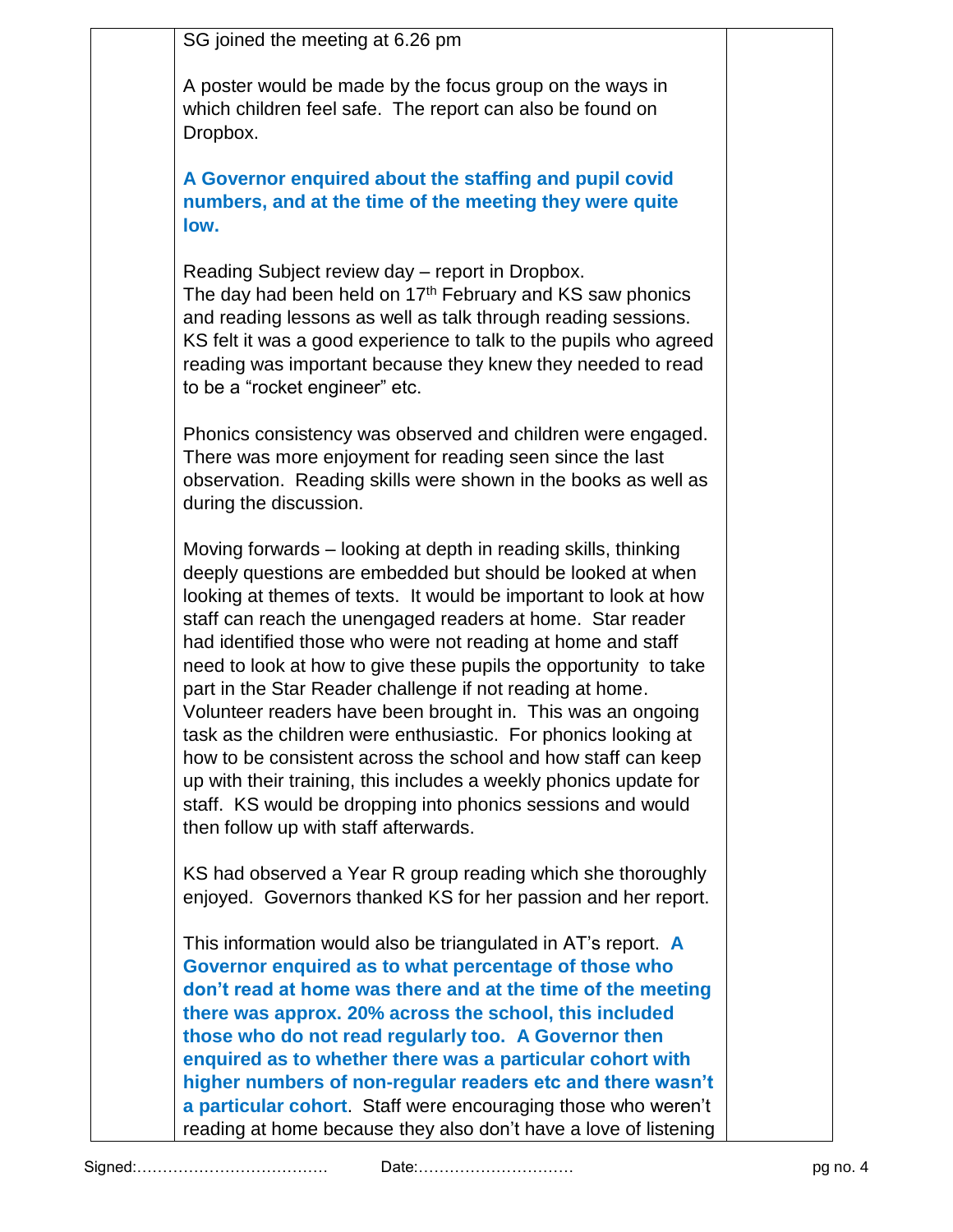|        | to a story with a family member or an audio book. A reading<br>picnic had been organised with someone from the library service<br>who would also explain why reading is so important. A<br>Governor questioned whether the pandemic had an impact<br>on reading and it was confirmed there had been a 50/50<br>split during lockdown as some had more time or they<br>enjoyed e-books more than a hard book. Governors<br>discussed reading at home and suggested looking at ways in<br>which parents and children could be encouraged to sit down<br>together. The Hardship Fund at the Abbey may be able to<br>support any ideas the school may have. There were a lot of<br>volunteer readers in the school and this was having such a<br>positive impact and also gave those who don't read at home<br>more opportunity to read at school.<br>KH would be writing an article for the Abbey Bulletin on<br>volunteers at the school. A Governor queried who was<br>invited to the picnic and it was explained the picnic would<br>be for parents and hopefully it would be held outside. It<br>would be similar in style to the Winter Warmer reading session.<br>A Governor asked that in a classroom if there were children<br>who were reading and those who were not, was this noticed<br>in the classroom by the children. It was felt this was not<br>observed by the children and it was quite normal for<br>volunteer reading sessions. The DHT explained a child had<br>asked to go to a volunteer and so all children are worked with<br>not just key identified children. The Chair explained she had<br>met a child, during recent parents evening, devoted to reading<br>who was encouraging her parents to read more. |    |
|--------|----------------------------------------------------------------------------------------------------------------------------------------------------------------------------------------------------------------------------------------------------------------------------------------------------------------------------------------------------------------------------------------------------------------------------------------------------------------------------------------------------------------------------------------------------------------------------------------------------------------------------------------------------------------------------------------------------------------------------------------------------------------------------------------------------------------------------------------------------------------------------------------------------------------------------------------------------------------------------------------------------------------------------------------------------------------------------------------------------------------------------------------------------------------------------------------------------------------------------------------------------------------------------------------------------------------------------------------------------------------------------------------------------------------------------------------------------------------------------------------------------------------------------------------------------------------------------------------------------------------------------------------------------------------------------------------------------------------------------------------|----|
| 175/22 | <b>Lead Governor Reports (inc visits)</b><br><b>Finance Update</b><br>The school was 11 months into the financial year. The projected<br>outturn was £94,000 which was in line with the expected amount.<br>The Support Staff pay increase had been agreed at 1.75% to be<br>backdated to April 2021 and the school had budgeted for this.<br>The SBM had been asked if this would be paid by the end of<br>the financial year and the school had received a<br>communication from the LA to say it would be paid by the<br>end of March and so there wont be any impact on next<br>year's budget.<br>The following questions had also been asked of the SBM.<br>Hired and contracted services line looked to be over budget<br>- this was a coding error.<br>Why did we get 2 months insurance for free on line 5926,<br>this was not known and AD would ask the SBM.                                                                                                                                                                                                                                                                                                                                                                                                                                                                                                                                                                                                                                                                                                                                                                                                                                                                 | AD |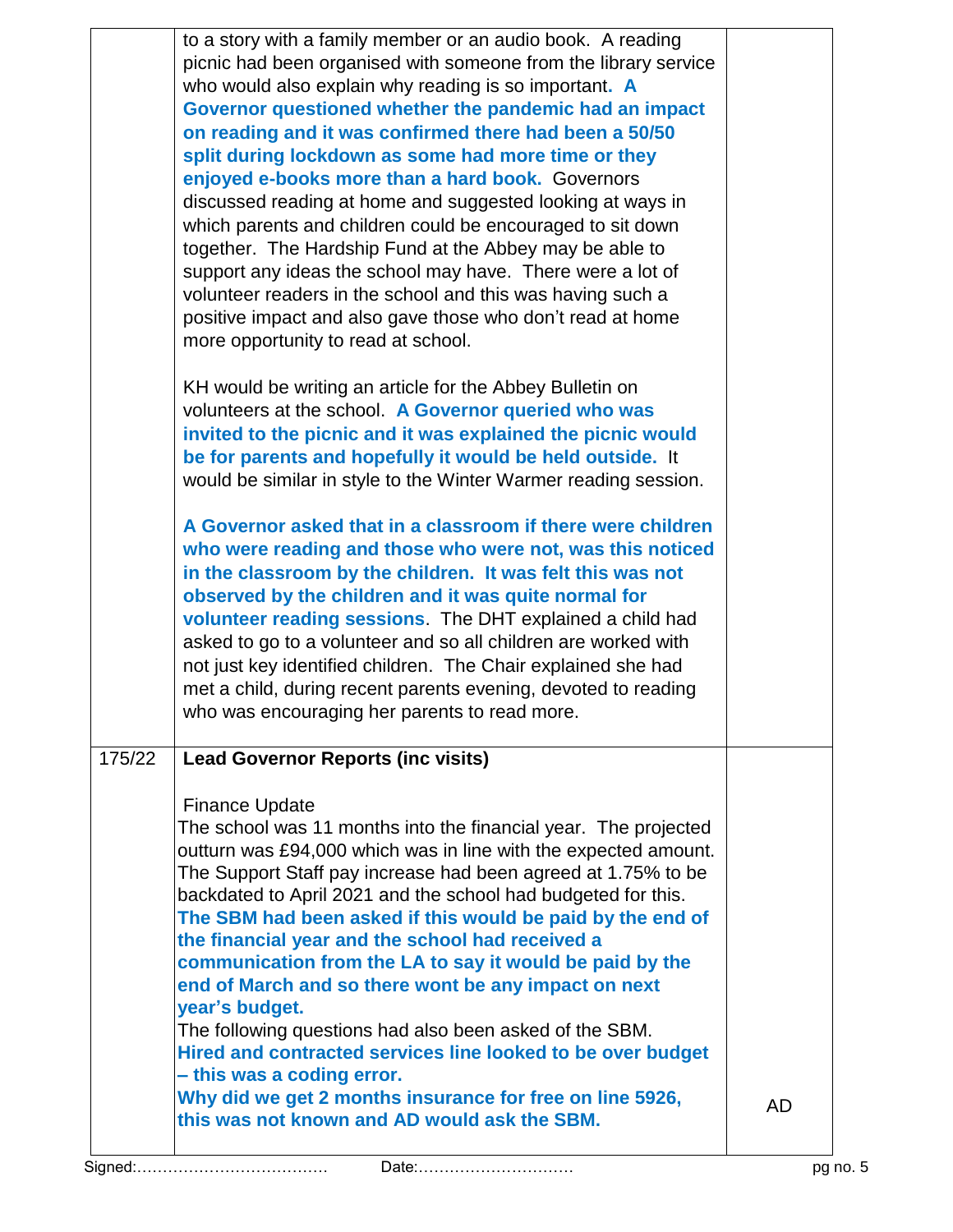|        | Teachers pension scheme national issue arose from there being<br>no pay award. For some teachers if there was no pay awarded<br>their pension will be adversely effected. It had been suggested<br>from the Unions and the LA for any teachers who had been<br>effected they would be given a recruitment retention payment<br>which was a nominal payment of £2. There was one teacher in<br>the school and this payment had been made. A Governor<br>asked if this was £2 a month and it was confirmed it was £2<br>for the year. The budget was on track and there was nothing<br>adverse.                           |           |
|--------|-------------------------------------------------------------------------------------------------------------------------------------------------------------------------------------------------------------------------------------------------------------------------------------------------------------------------------------------------------------------------------------------------------------------------------------------------------------------------------------------------------------------------------------------------------------------------------------------------------------------------|-----------|
|        | The SFVS had been signed and sent off to the LA. The SBM<br>was going to be asked to use the website mentioned in SFVS<br>and AD would send her a reminder.                                                                                                                                                                                                                                                                                                                                                                                                                                                             | <b>AD</b> |
| 176/22 | <b>Sports Premium Update</b><br>There was nothing to report.                                                                                                                                                                                                                                                                                                                                                                                                                                                                                                                                                            |           |
| 177/22 | <b>Curriculum</b><br>DJ and AT visited yesterday. DJ had spoken with parents at the<br>school gate. A KS2 phonics intervention groups had been visited<br>and the children were very enthusiastic. Pupil conferencing had<br>looked at flexi pauses and Habits of Mind, children had been<br>articulate and knowledgeable. Mango the Panda has been<br>introduced in addition to the Habits of Mind puppets. Staff and<br>children seemed to enjoy the flexi pauses and liked sharing their<br>positives for the week.                                                                                                  |           |
|        | Mindfulness Mondays were then discussed as this was a new<br>introduction to the week and was still in its infancy.<br>Spoken with KS and the reading scheme, most of which has<br>been reported on at the meeting. Children had made 4 steps of<br>progress and the expectation was 4 steps. Governors had been<br>Impressed with the way in which the assessment process<br>identified very particular areas which then helped the planning<br>and next steps to be tightly focussed.<br>It was also impressive to see how happy the children were with<br>lunch and play time, they were all happy and well behaved. |           |
|        | Maths Gym session with year 5 after lunch was then observed.<br>The children were well engaged with the tasks and gave a settled<br>and purposeful start to the afternoon. There would be a written<br>report for the next meeting.                                                                                                                                                                                                                                                                                                                                                                                     |           |
|        | A Governor asked if any changes or developments had been<br>observed and AT explained she had completed some class<br>zooms but there wasn't enough comparable observations<br>due to covid. Staff thanked Governors for the thorough report.                                                                                                                                                                                                                                                                                                                                                                           | DJ & AT   |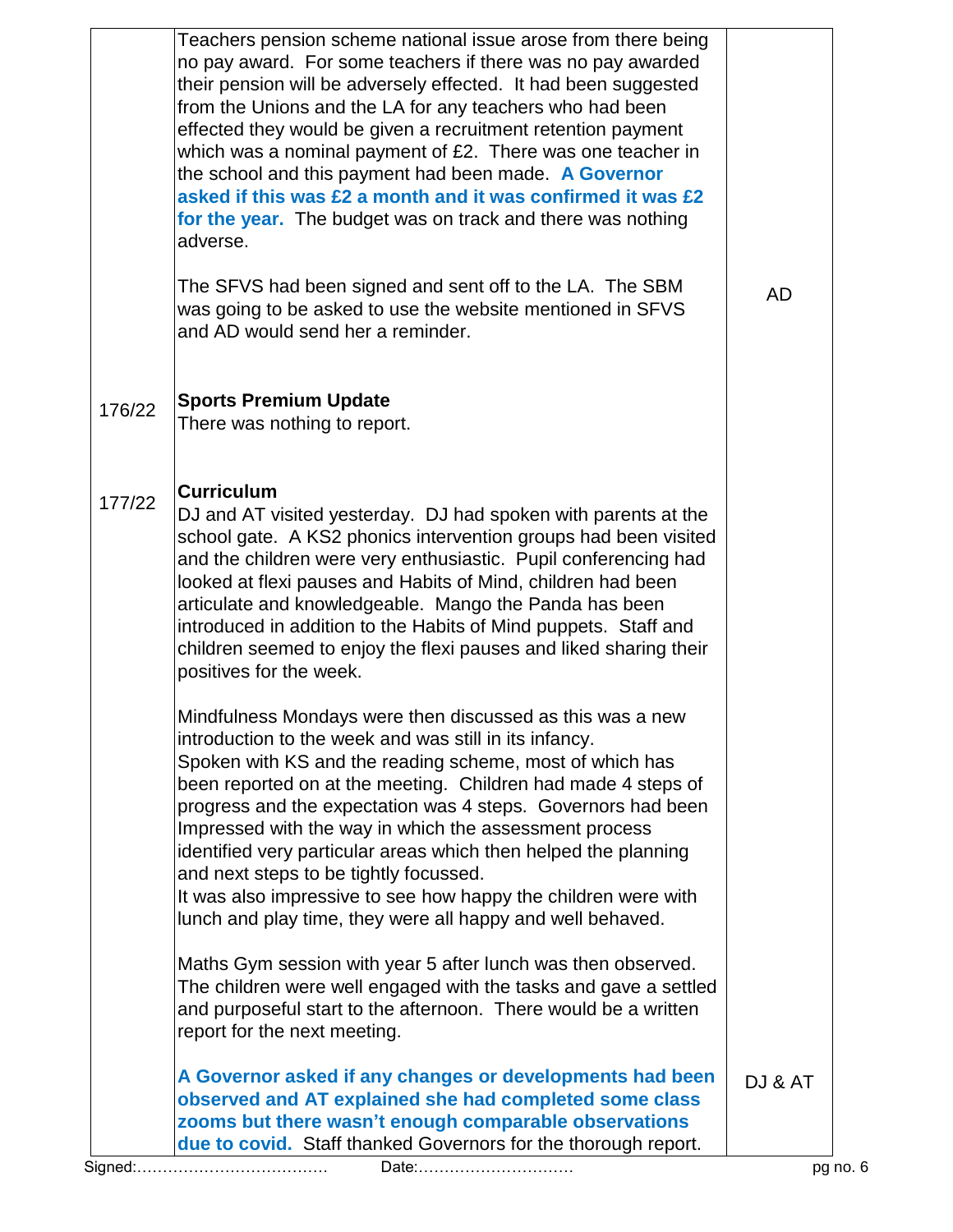|        | <b>Ethos / SIAMS</b>                                                                                                                                                                                                                                                                                                                                                                                                                                                  |       |
|--------|-----------------------------------------------------------------------------------------------------------------------------------------------------------------------------------------------------------------------------------------------------------------------------------------------------------------------------------------------------------------------------------------------------------------------------------------------------------------------|-------|
|        | A Governor asked if there was an update on the Preschool<br>and they were informed one offer had been submitted by<br><b>Forest Footsteps. They have a Chandlers Ford Preschool</b><br>and their references had been outstanding. They would be<br>called Romsey Forest Footsteps and they planned to make<br>more use of the outside areas to the school. The time frame<br>was not yet known. A Governor reported they were highly<br>thought of in Chandlers Ford. | HT/EW |
|        | Risk Registers would require a discussion and all Governors<br>should be aware of it. There was a risk register in place which<br>had written 2 or 3 years ago. In other establishments this<br>register was reviewed at each meeting and it was questioned<br>whether this should be done at RAPS too. The RAPS register<br>was reviewed annually in line with Governor guidance.                                                                                    |       |
|        | JA offered his time to complete a walkabout. SG explained this<br>would be a very good idea. Health and Safety was a key priority<br>for all Governors and Health and Safety concerns would be<br>added to the visits proforma. Whether the school was secure<br>was discussed (this is already on the visits proforma) and it was<br>felt having further H&S to the visits proforma would be very<br>positive.                                                       |       |
|        | The Chair asked for the Lead Governor to speak with the Head<br>about planned visits with other stakeholders and she was unsure<br>about parents as they were unaware of the site                                                                                                                                                                                                                                                                                     | SG    |
|        | A report from the training would be given at the next meeting.                                                                                                                                                                                                                                                                                                                                                                                                        | SG    |
|        | The chemicals issue from last meeting had been resolved as<br>these were stored in rooms with fire proof doors. Responsibility<br>to removing them in an emergency remained with the Head.                                                                                                                                                                                                                                                                            |       |
| 178/22 | <b>Premises and Health &amp; Safety</b><br>A visit was planned for the following week.<br>Had some Health and Safety training which had been interesting.<br>Visits by H&S Governor had been entirely with the Site Manager<br>but the recommendation from the training was for visits to be<br>mixed and therefore it was proposed a termly meeting with the<br>Site Manager and then planned visits with teachers, parents and<br>children.                         |       |
|        | The Chair explained the levels of vocabulary from the children<br>was very high and behaviour had got significantly better. The<br>Chair had noticed the children at RAPS were more articulate<br>than some in secondary schools.                                                                                                                                                                                                                                     |       |
|        |                                                                                                                                                                                                                                                                                                                                                                                                                                                                       |       |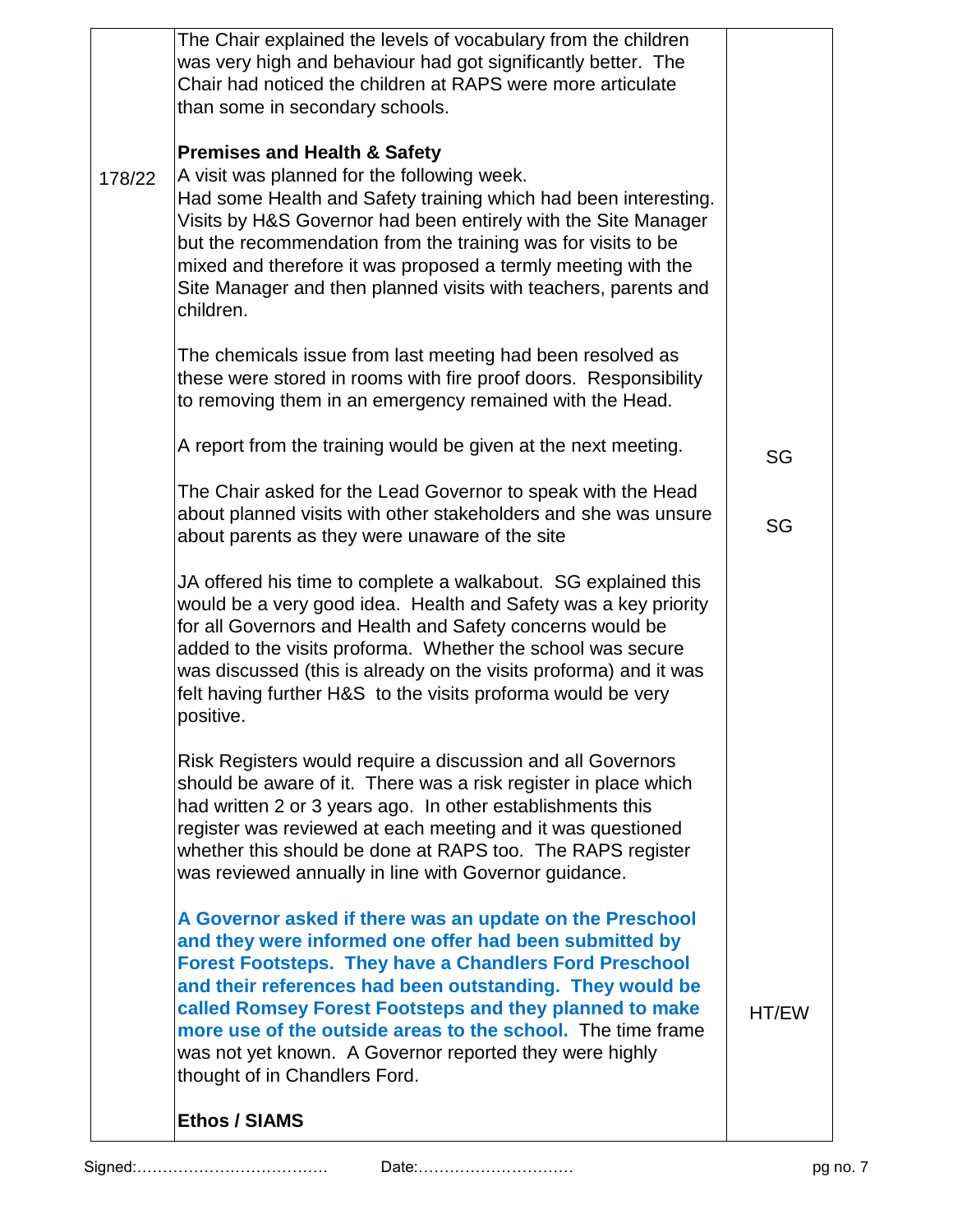| 179/22 | An email from Richard Wharton's visit had been shared and it<br>was agreed that whilst his positive observations in agreement         |            |
|--------|---------------------------------------------------------------------------------------------------------------------------------------|------------|
|        | with Governors but it was good for this to be observed by others                                                                      |            |
|        | too. It was agreed the Governing Body did hold the school to<br>account which was also a positive strength.                           |            |
|        |                                                                                                                                       |            |
|        | Plans were moving forwards with the school and TW reported he                                                                         |            |
|        | was looking forward to the Easter Collective worships. TW was<br>asked to write a report on his overall visits as he was in school so | <b>TW</b>  |
|        | often. A Governor asked if there were any reflections on                                                                              |            |
|        | leadership across the school and TW explained the                                                                                     |            |
|        | Headteacher had a strong vision and belief and this was                                                                               |            |
|        | infectious amongst staff which then fed down to the pupils.                                                                           |            |
|        | <b>Pupil Premium and SEND</b>                                                                                                         |            |
| 180/22 | There was a report on Dropbox. Reading had been covered in                                                                            |            |
|        | the verbal reports at the meeting. The data analysis had shown                                                                        |            |
|        | a drop in Reading in the most recent 6 week phase and it was<br>wondered if this was possibly because of the star journals and        |            |
|        | the excitement of them waining. There had been an increase of                                                                         |            |
|        | 2 PP children on the register which gave an overall number of                                                                         |            |
|        | 65 children. The school received funding for 55 pupils as that<br>was the number of PP on roll on the day of the Census. 65           |            |
|        | children equalled 31% of the school population and 22% of                                                                             |            |
|        | those were also on the SEND register.                                                                                                 |            |
|        | Following the visit there were no major concerns but she would<br>continue to review the 6 weekly phases and would also like to       |            |
|        | look at the mock SATS results.                                                                                                        |            |
|        | JJ visited mocks and fed back to the Headteacher. Governors                                                                           |            |
|        | were asked to pose questions at the next meeting after reading                                                                        | <b>ALL</b> |
|        | the reports.                                                                                                                          |            |
|        | A Governor asked with the cost of living crisis was there a                                                                           |            |
|        | way in which school could support those on the margins of                                                                             |            |
|        | becoming PP families. If a family qualify the school would<br>help them apply for funding.                                            |            |
|        |                                                                                                                                       |            |
|        | A written explanation was requested on how to use Dropbox and                                                                         |            |
|        | Governors reminded each other there was a search function<br>available. Papers were be kept in the FGB folder for the year            | EW         |
|        | and then at the end of the year they are then moved to the                                                                            |            |
|        | appropriately named folder.                                                                                                           |            |
|        | Governors discussed access to applying for PP and hardship                                                                            |            |
|        | funds and they wondered whether it should be publicised in the                                                                        |            |
|        | newsletter. The hardship fund from the Abbey may be allocated                                                                         |            |
|        | following recommendations from the school. It was agreed for                                                                          | HT/DHT     |
|        | this to be taken to the next SLT meeting. It may be that parents<br>may not know they could apply and it should be stressed that      |            |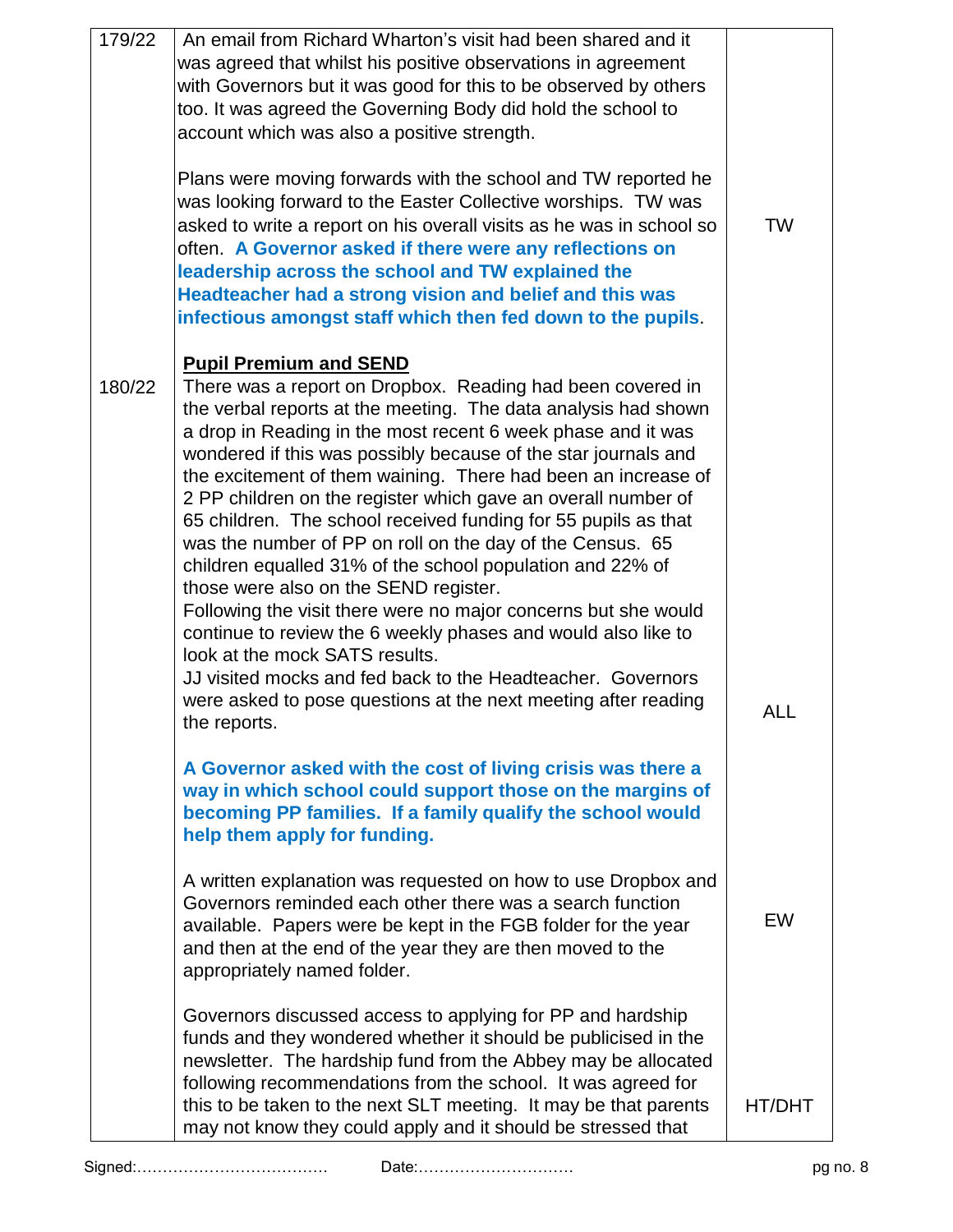|        | should circumstances change then the child would still be                                                                                                                                                                                                                                                                                                                                                                                                                                                                                                                                                                                                                                                                                                                                                                                                                                                                                                                                                                                                                                                                                                                                        |                   |
|--------|--------------------------------------------------------------------------------------------------------------------------------------------------------------------------------------------------------------------------------------------------------------------------------------------------------------------------------------------------------------------------------------------------------------------------------------------------------------------------------------------------------------------------------------------------------------------------------------------------------------------------------------------------------------------------------------------------------------------------------------------------------------------------------------------------------------------------------------------------------------------------------------------------------------------------------------------------------------------------------------------------------------------------------------------------------------------------------------------------------------------------------------------------------------------------------------------------|-------------------|
|        | entitled to PP support.                                                                                                                                                                                                                                                                                                                                                                                                                                                                                                                                                                                                                                                                                                                                                                                                                                                                                                                                                                                                                                                                                                                                                                          |                   |
| 181/22 | <b>Pupil Progress</b><br>A data drop would be held on 5 <sup>th</sup> April so a report would be<br>available at the next meeting.                                                                                                                                                                                                                                                                                                                                                                                                                                                                                                                                                                                                                                                                                                                                                                                                                                                                                                                                                                                                                                                               | Agenda            |
| 182/22 | <b>Safeguarding</b><br>SG and the Chair visited and reviewed the SCR, CPOMS and<br>staff files for Safer Recruitment purposes. They also attended a<br>serious case review with the DSLs. Safeguarding was<br>continuing to be done well in the school. A report would be<br>written for the next meeting.                                                                                                                                                                                                                                                                                                                                                                                                                                                                                                                                                                                                                                                                                                                                                                                                                                                                                       | <b>SG &amp;EW</b> |
|        | A case of internet bullying had been discussed and a Governor<br>asked if there was a broader need to raise awareness in the<br>school. This was discussed and agreed the school did<br>have a through policy and PSHE programme. The school<br>also held an internet safety day each year where the school<br>work as a whole and also in classes. A Governor then asked if<br>SLT thought there was a problem with internet bullying in<br>the school, it was felt from feedback this was a one off<br>incident. Parents reported they had seen the updates and<br>notifications in the newsletter. Governors were then informed<br>that pupils were taught what was acceptable and ways to report<br>any concerns or issues through the curriculum, there was a<br>button on the school website to report anything they weren't<br>comfortable with. A Governor then asked if there was<br>anything more that can be done as a practical session for<br>parents to understand the risks, this was discussed and it<br>was felt it would only attract those who were already<br>diligent. Parent Governors also felt it was the parents<br>responsibility to keep their children safe at home. |                   |
|        | Cyber report had been put on Dropbox prior to the meeting. JA<br>had met to look at IT systems and another meeting to discuss<br>processes for GDPR would be held. There were no immediate<br>concerns. Schools were considered high risk for data attacks.<br>Google workspace had been discussed as this was not backed<br>up to another location and so data may become at risk and this<br>was being explored. WIFI access was causing a number of<br>laptops to not be able to access to server. A quote for more<br>laptops to be able to access had been sought and it was<br>recommended. Mountbatten school were looking at phishing<br>emails, this would be used as a training exercise. The WIFI<br>quote would come out of the Capital budget. A Governor<br>asked if the WIFI quote would be a change in provider and                                                                                                                                                                                                                                                                                                                                                              |                   |
|        | would this impact on the phones too and they were<br>informed the broadband provider would change due to the                                                                                                                                                                                                                                                                                                                                                                                                                                                                                                                                                                                                                                                                                                                                                                                                                                                                                                                                                                                                                                                                                     |                   |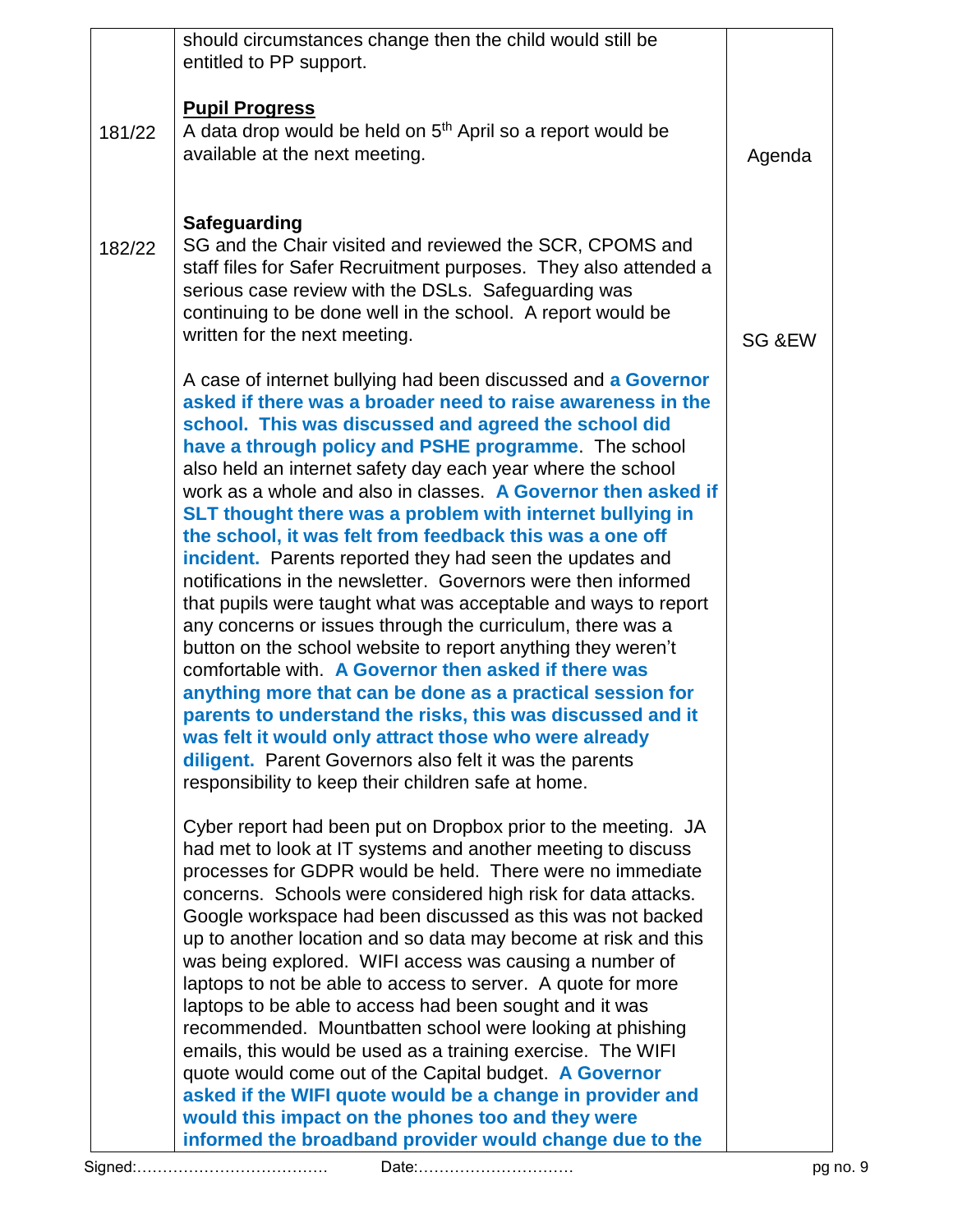|        | SLA for a positive and the access points would just be the<br>wall points.                                                                                                                                                                                                                                                                                                                                                                                                                                                                                                                                                                                                              |            |
|--------|-----------------------------------------------------------------------------------------------------------------------------------------------------------------------------------------------------------------------------------------------------------------------------------------------------------------------------------------------------------------------------------------------------------------------------------------------------------------------------------------------------------------------------------------------------------------------------------------------------------------------------------------------------------------------------------------|------------|
| 183/22 | <b>Development and Training</b><br>The PM audit had been completed and there were no concerns<br>resulting from this.                                                                                                                                                                                                                                                                                                                                                                                                                                                                                                                                                                   |            |
|        | Governors were reminded that if they completed training please<br>submit a training report.                                                                                                                                                                                                                                                                                                                                                                                                                                                                                                                                                                                             | <b>ALL</b> |
|        | Risk Register would be updated and AD to bring to the May<br>meeting.                                                                                                                                                                                                                                                                                                                                                                                                                                                                                                                                                                                                                   | Agenda     |
|        | Governors were asked on their thoughts on the recent WGB<br>training. It was suggested that the facilitator had not tailored the<br>training to the school and it was therefore wasn't as beneficial as<br>hoped. Others felt that we were further along in the journey<br>compared to other FGBs and it was therefore not as useful. A<br>more advanced training would have been more beneficial. It did<br>not show the GB how they would improve and move forwards<br>which could have led to complacency rather than improvements<br>for other GBs. It was felt the minutes as above would serve as a<br>log of the training.<br>Actions from the WGB training were to complete and |            |
|        | communicate the vision, review risk register, link visits to<br>policies, continue annual monitoring and staff wellbeing.                                                                                                                                                                                                                                                                                                                                                                                                                                                                                                                                                               |            |
| 184/22 | <b>Leadership and Management</b>                                                                                                                                                                                                                                                                                                                                                                                                                                                                                                                                                                                                                                                        |            |
|        | JA report had been shared on Dropbox.                                                                                                                                                                                                                                                                                                                                                                                                                                                                                                                                                                                                                                                   |            |
| 185/22 | <b>Communication</b><br>Media<br>a.                                                                                                                                                                                                                                                                                                                                                                                                                                                                                                                                                                                                                                                     |            |
|        | Marketing<br>b.                                                                                                                                                                                                                                                                                                                                                                                                                                                                                                                                                                                                                                                                         |            |
|        | Nothing to report at time of the meeting.                                                                                                                                                                                                                                                                                                                                                                                                                                                                                                                                                                                                                                               |            |
| 186/22 | <b>Staff Governor Report</b>                                                                                                                                                                                                                                                                                                                                                                                                                                                                                                                                                                                                                                                            |            |
|        | Nothing to report at time of the meeting.                                                                                                                                                                                                                                                                                                                                                                                                                                                                                                                                                                                                                                               |            |
| 187/22 | <b>Governor monitoring Schedule - reports if not received</b><br>as part of lead governor role                                                                                                                                                                                                                                                                                                                                                                                                                                                                                                                                                                                          |            |
|        | Completed Quality of Education.<br>Behaviour and attitudes to be completed by AT and DJ.<br>EYFS visit by AT this term                                                                                                                                                                                                                                                                                                                                                                                                                                                                                                                                                                  |            |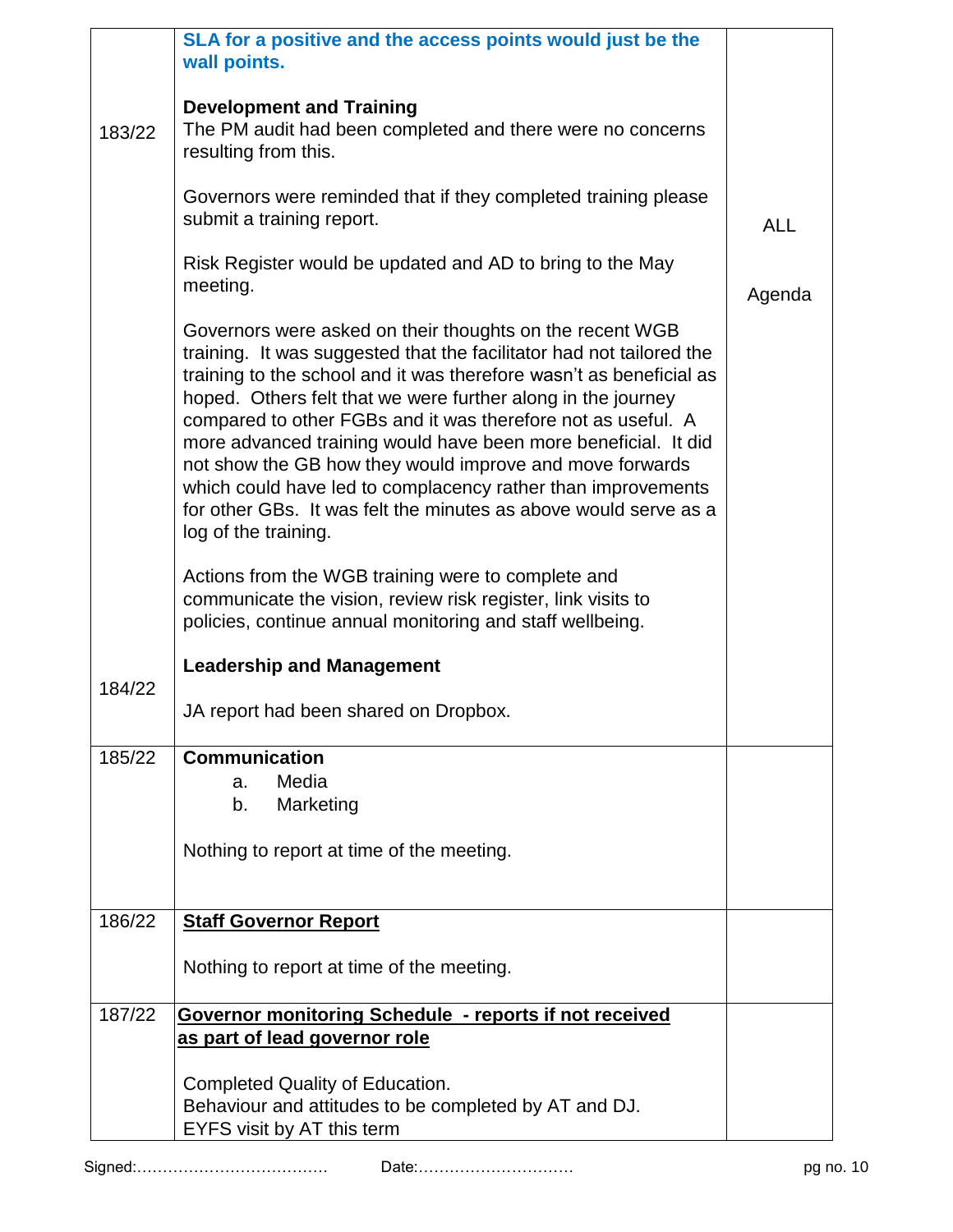|        | Ethos report as discussed above and for the report to be<br>completed in the Easter break.                                                                                                                                                          |  |
|--------|-----------------------------------------------------------------------------------------------------------------------------------------------------------------------------------------------------------------------------------------------------|--|
|        | Risk Register would be added to the annual list.                                                                                                                                                                                                    |  |
|        | SEND actions would not be completed until the summer term as<br>above.                                                                                                                                                                              |  |
|        | It was agreed the GB had a very rigorous monitoring plan and<br>this had helped move the GB forwards. From a teaching/school<br>point of view it didn't feel Governors were in school too much<br>and there was a supportive element to all visits. |  |
| 188/22 | <b>Chair of Governor's Report</b>                                                                                                                                                                                                                   |  |
|        | There was nothing to report at the meeting and she would<br>continue to meet with the Head on a regular basis.                                                                                                                                      |  |
|        | <b>Policy Reviews</b>                                                                                                                                                                                                                               |  |
| 189/22 | Charging and Lettings (Gov) – no changes. BACS question to<br>be taken to SBM.                                                                                                                                                                      |  |
| 190/22 | PSHE and RSHE – Changes were highlighted on the document.<br>This was a school policy.                                                                                                                                                              |  |
| 191/22 | <b>Any Other Notified Business</b>                                                                                                                                                                                                                  |  |
|        | There were none.                                                                                                                                                                                                                                    |  |
| 192/22 | <b>Impact Statement</b>                                                                                                                                                                                                                             |  |
|        | • Discussed the SATS prep and being aware of gaps in                                                                                                                                                                                                |  |
|        | learning and how best to plug them<br>• Safety and safeguarding and how the children feel safe                                                                                                                                                      |  |
|        | in school<br>Positive reflections on safeguarding visit                                                                                                                                                                                             |  |
|        | Support for families and children<br>$\bullet$<br>Increasing numbers of PP children how to share access                                                                                                                                             |  |
|        | Internet safety and cyber attacks and Jigsaw support<br>$\bullet$                                                                                                                                                                                   |  |
|        | Report on reading and phonics and how to encourage<br>more reading at home                                                                                                                                                                          |  |
|        | Longer term trends in school and how behaviour and<br>vocab has improved and benefits of habits of mind                                                                                                                                             |  |
|        | • Richard Whartons visit and the ethos being led by Head<br>but embedded by SLT and staff                                                                                                                                                           |  |
|        | Governor monitoring was felt as supportive by staff                                                                                                                                                                                                 |  |